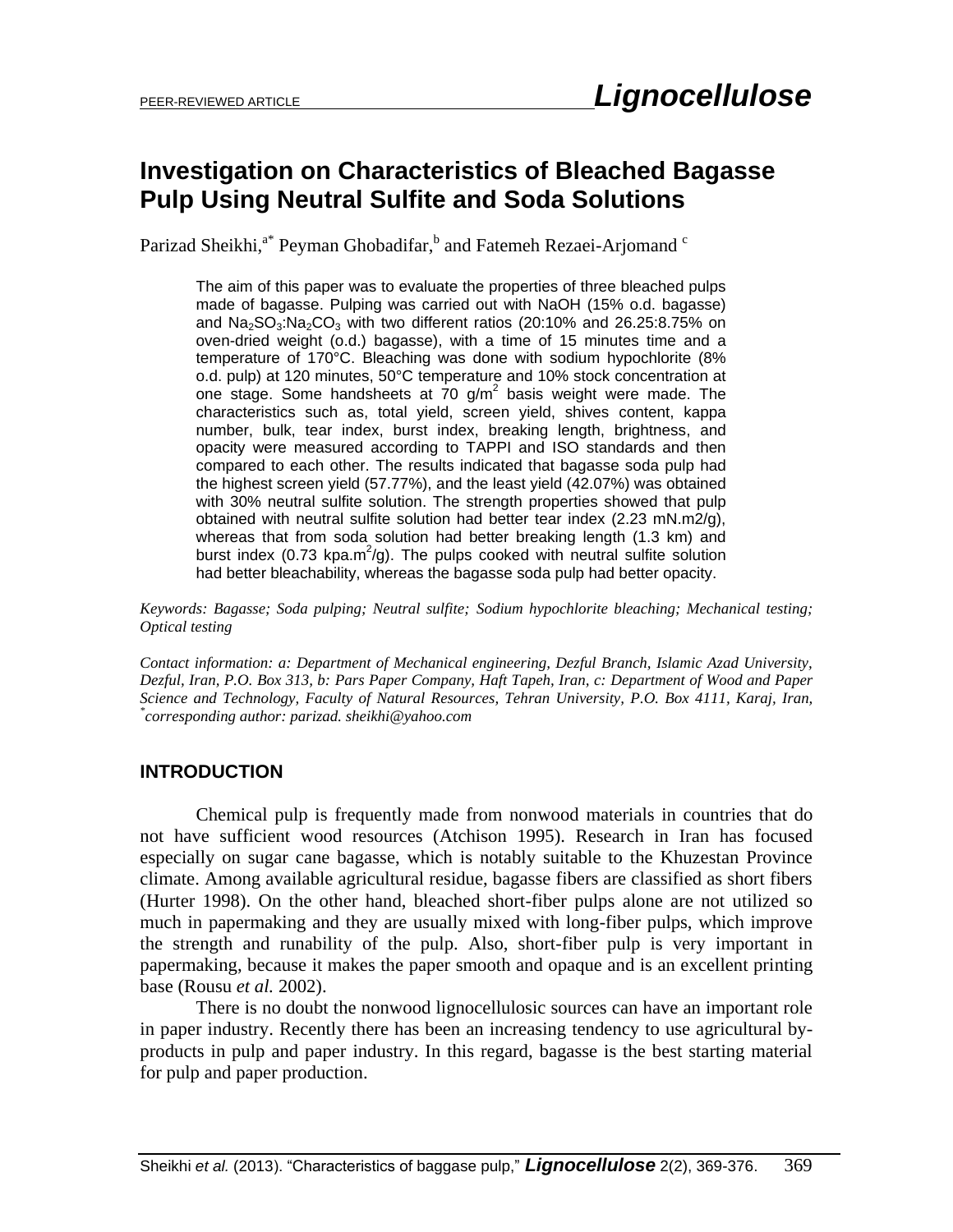Some research about use of nonwood fibers in papermaking industry has been published. Hurter (2002) has reported that the physical properties (basis weight: 71, fold Number: 39, tear factor: 61.8, burst factor: 24.6) of bleached papers produced using 100% bagasse pulp have indicated good potential for use in papermaking. Nowadays, most nonwood fiber is pulped in continuous digesters at temperatures at around 130 to 160°C for 10 to 30 minutes. A method suitable for using hardwoods and nonwood fibers such as straw is the soda process, which uses sodium hydroxide as an active chemical in pulping (Biermann 1996).

One of the important processes for production of pulp and paper is the neutral sulfite process. This process is commonly used for high yield pulping of hardwoods, and it was developed in the early 1940s by the U.S. forest products laboratory in Madison, Wisconsin, USA using hardwoods in the paper industry. Its cooking liquor contains  $Na<sub>2</sub>SO<sub>3</sub>$  plus Na<sub>2</sub>CO<sub>3</sub> (10 to 15%); liquor pH is 7 to 10; cooking time is 0.5 to 2 h at 160 to 180°C. The residual lignin (15 to 20%) makes paper very stiff, which is an important property for corrugated medium (Biermann 1996). On the other hand, the soda pulping process is commonly used for most pulping processes of hardwoods and softwoods. Stephenson (1951) evaluated the production of pulp from straw with sodium sulfite (10%) and NaOH (5%) in a 6 h cook at 160°C. The pulp yield was about 55%. After bleaching with hypochlorite (5% on pulp), the yield was reduced to 42%. Aronovsky (1948) suggested an NSSC process for pulping wheat straw using 8% sodium sulfite and 2 to 3% sodium carbonate (on o.d. straw), with a liquor to straw ratio of 7:1, and a cooking time of two hours at 170°C. The pulp yield was 52 to 55%. The pulp could be brightened to 70% with 5 to 7% total chlorine in a three-stage process. Samariha and Khakifirooz (2011) investigated the production of fluting paper ( $127$  g/m<sup>2</sup>) from bagasse and hardwoods NSSC pulps which were cooked with 20% chemicals, cooking temperature 170°C, and 30 minutes cooking time. The pulps were refined to freeness values of 345 and 433 mL CSF. Their research shows that the quality of bagasse pulps is better than hardwoods pulps. Kermanian *et al*. (2013) studied the influence of refining on waste NSSC paper. The results indicated that NSSC pulp acts as a chemical pulp, namely increasing the recycling cycles decreases the strength properties. Kiaei *et al*. (2014) studied the potential of making NSSC pulp from canola plant, and results showed that optimum pulping conditions were selected applying a cooking temperature of 170°C and cooking time of 30 min in addition to the introduction of a 20% sodium sulfite (based on Na<sub>2</sub>O). The handsheets made from Canola NSSC pulp had better properties in comparison with mixed hardwood NSSC pulp.

As different pulping processes have various applications and produce products with different properties, the object of this research was to investigate the chemical charge and pulping solution type on bagasse pulping, as a fundamental parameter of chemical pulping process. Thus, the purpose of this study was to evaluate two potential chemical treatments (neutral sulfite and soda) for their effectiveness in increasing the strength properties of bagasse fibers. It is also noted that in this research a high ratio liquor/bagasse was used because according to Lam *et al*. (2004) a relatively high liquor/matter ratio value (15/1) can be used on a laboratory scale to produce pulp from bagasse with a high yield and a fairly low kappa number.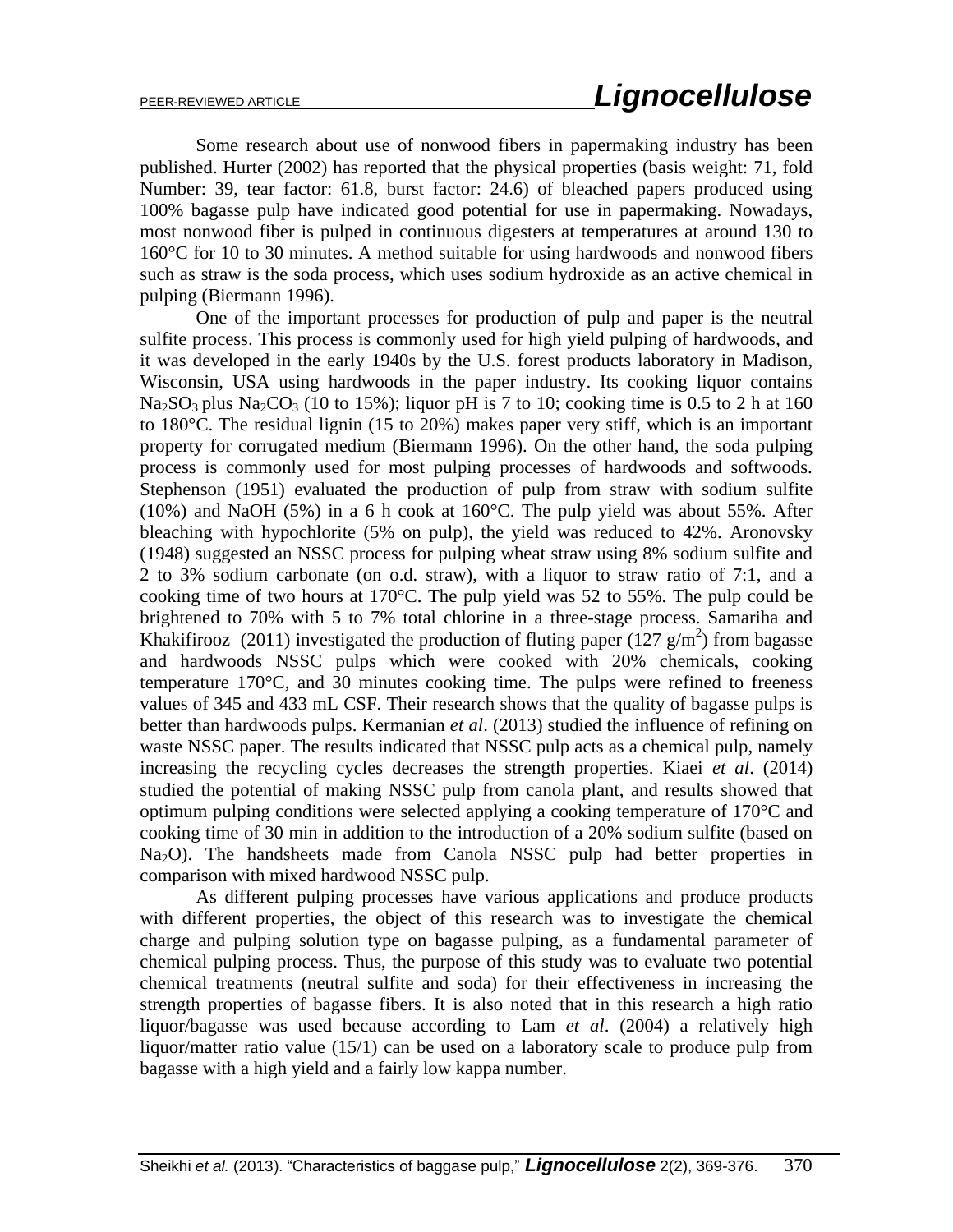### **EXPERIMENTAL**

The raw material was obtained from Pars Paper Co. in Haft Tapeh, located in Khuzestan, Iran. The bleached bagasse pulps were produced at the laboratory of the Pars Paper Company according to Table 1.

|            | Cooking conditions                                 |                               |                                |                       |                                       |                           |                                 |                     |
|------------|----------------------------------------------------|-------------------------------|--------------------------------|-----------------------|---------------------------------------|---------------------------|---------------------------------|---------------------|
| Pulp<br>ID | Cooking<br>Chemical                                | Chemical<br>charge<br>$(\% )$ | Liquor-to-<br>bagasse<br>Ratio | Max.<br>temp.<br>(°C) | Time to<br>maximum<br>temp.<br>(min.) | Time<br>cooking<br>(min.) | Total<br>yield<br>$\frac{1}{2}$ | Freeness<br>(mlcsf) |
| A          | $Na2SO3$ :Na <sub>2</sub> CO <sub>3</sub><br>(2:1) | 30                            | 15:1                           | 170                   | 60                                    | 15                        | 64.5                            | 800                 |
| B          | $Na2SO3$ : $Na2CO3$<br>(3:1)                       | 35                            | 15:1                           | 170                   | 60                                    | 15                        | 62.6<br>3                       | 800                 |
| С          | <b>NaOH</b>                                        | 15                            | 15:1                           | 170                   | 60                                    | 15                        | 65.7                            | 685                 |

|  |  | Table 1. The Cooking Conditions and Freeness of Bagasse Pulps |  |  |  |
|--|--|---------------------------------------------------------------|--|--|--|
|  |  |                                                               |  |  |  |

After cooking, the residual liquor was extracted from the pulp. Total yield was measured by weighing the washed material on top of the screen without separation. Then, the pulps were disintegrated using 3000 revolutions per minute. The pulp was screened using a set of 2 screens, a 12 mesh screen on top of a 200 mesh screen. The material remaining on the 12 mesh screen was considered as shives and the fibers that passed the 12 mesh screen but remained on the 200 mesh screen were considered as accepts or screen yield. After that, the pulp was bleached with sodium hypochlorite (8% on O.D. pulp) at 120 minutes, under 50°C temperature and stock concentration 10%, followed by filtration under vacuum, finally washing with plant's water to remove any residual chemicals. Hypochlorite was selected at one stage to simulate similar conditions with Pars Paper Company. After bleaching, the yield loss (%) of the pulps was measured as well as the freeness of pulps based on TAPPI T227. In this research, the ability of different chemical materials to separate bagasse fibers was considered. For this reason, refining was not carried out. The process was then followed by converting the pulp suspension into handsheets using a handsheet machine (L  $\&$  W, Messmer 155 Company) based on the TAPPI standards from accept pulp. Bleaching was done with sodium hypochlorite (NaClO) solution  $\langle Cl_2, 8\% \rangle$  at one stage. This stage was carried out at 10% stock concentration, 50°C, 120 min and pH 8.5.

## **Testing Methods**

Handsheets were made in an L & W handsheet former according to TAPPI T 205 sp-02 standard to evaluate the characteristics of the pulps. Some handsheets, each with a  $200 \text{ cm}^2$  area and basis weight of 70 g/m<sup>2</sup>, were made for each treatment. The samples were conditioned at  $50\pm2\%$  relative humidity and  $23\pm1\degree$ C according to TAPPI T 402 sp-03 for at least 24 hours before performing strength tests.

Handsheets were cut according to TAPPI Standard T 220 sp-01 for physical properties measurement. Various test methods, consisting of tensile index (ISO-1924-2),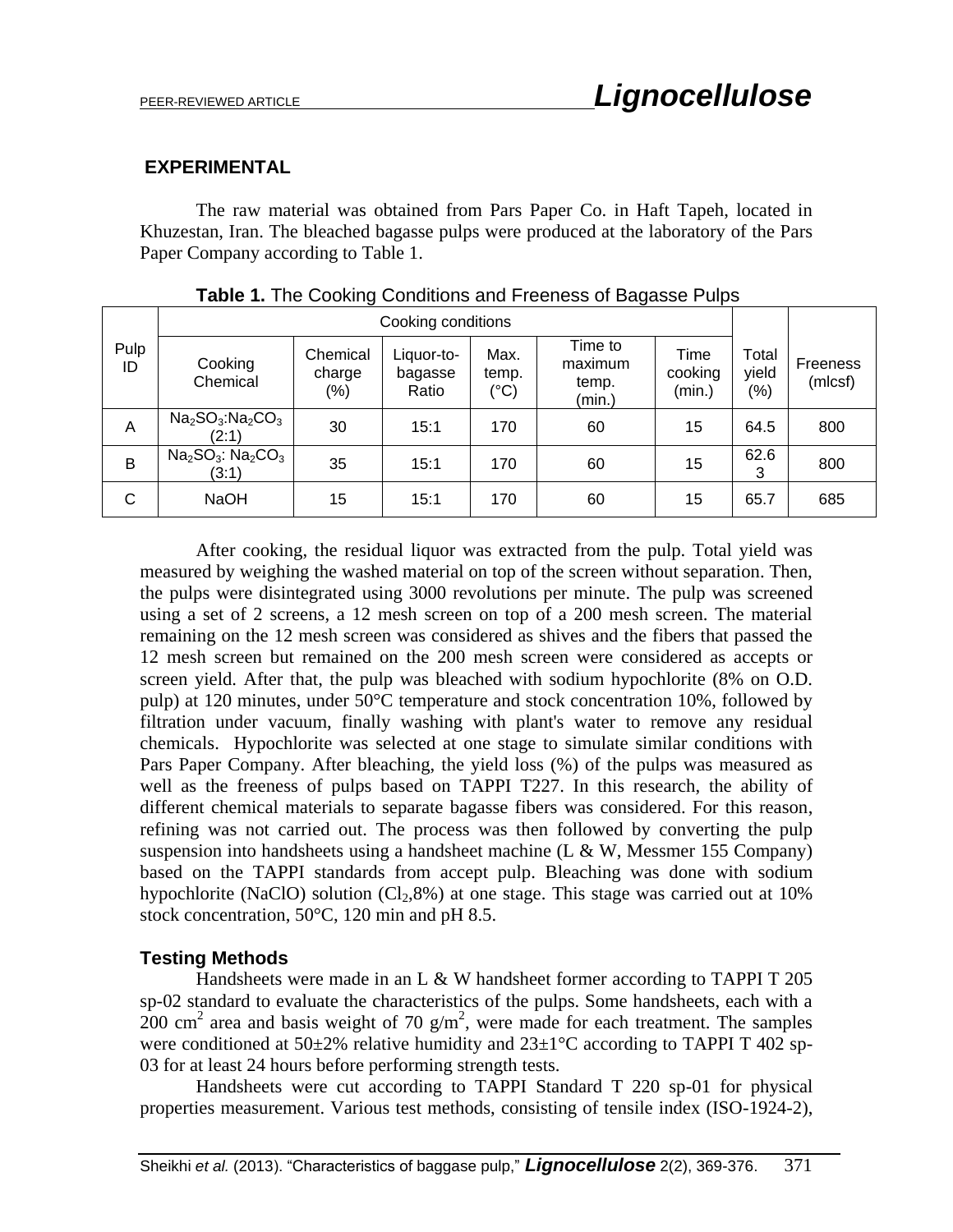tear index (ISO -1974), burst index (ISO - 2758), and double fold (TAPPI method T 511 om-02) were used for the analysis of the sheets. The brightness and opacity were measured according to ISO 2469.

#### **RESULTS AND DISCUSSION**

As can be seen in Table 1, the least freeness was belonged to pulp C (685 mL CSF), and the highest belonged to pulp A and B (800 mL CSF). This likely is attributable to the nature of different pulping condition of neutral sulfite and alkaline. In general, pulps produced from bagasse are known to be inferior to wood pulps in terms of properties such as freeness (Lavarack *et al*. 2005). Lower freeness is expected to result in greater fiber-to-fiber connection.

Figure 1 illustrates the properties of different pulps used in this research. According to the figure, the highest total yield was obtained with 15% NaOH (pulp C) (65.7%) and the least with 35% neutral sulfite (pulp B) (62.63%). One of important factors in pulping processes is chemical charge. The results exhibited that higher chemical charge reduced total yield. This is because of increasing delignification, which can be noted in the case of pulp B with use of 35% chemical charge.



**Fig. 1.** Pulp properties resulted from different cooking conditions

Khakifirooze *et al*. (2011) gained higher yield (75 to 85%) by using less chemical charge (10 and 20%). By increasing chemical charge, the concentration of chemical increases, and then the reaction rate or delignification rate increases. Hence more delignification and more degradation of polysaccharides take place, reducing the total yield. On the other hand, the screen yield and shives content of the pulp A and B were very different. So, by increasing neutral sulfite to more than 10%, the screen yield was increased, the shive content decreased, and its kappa number was lower. As can be seen from Fig. 1, the mentioned properties for pulp C were similar to pulp B approximately. In these conditions, the effect of type of chemical was more than chemical charge. Pulp A,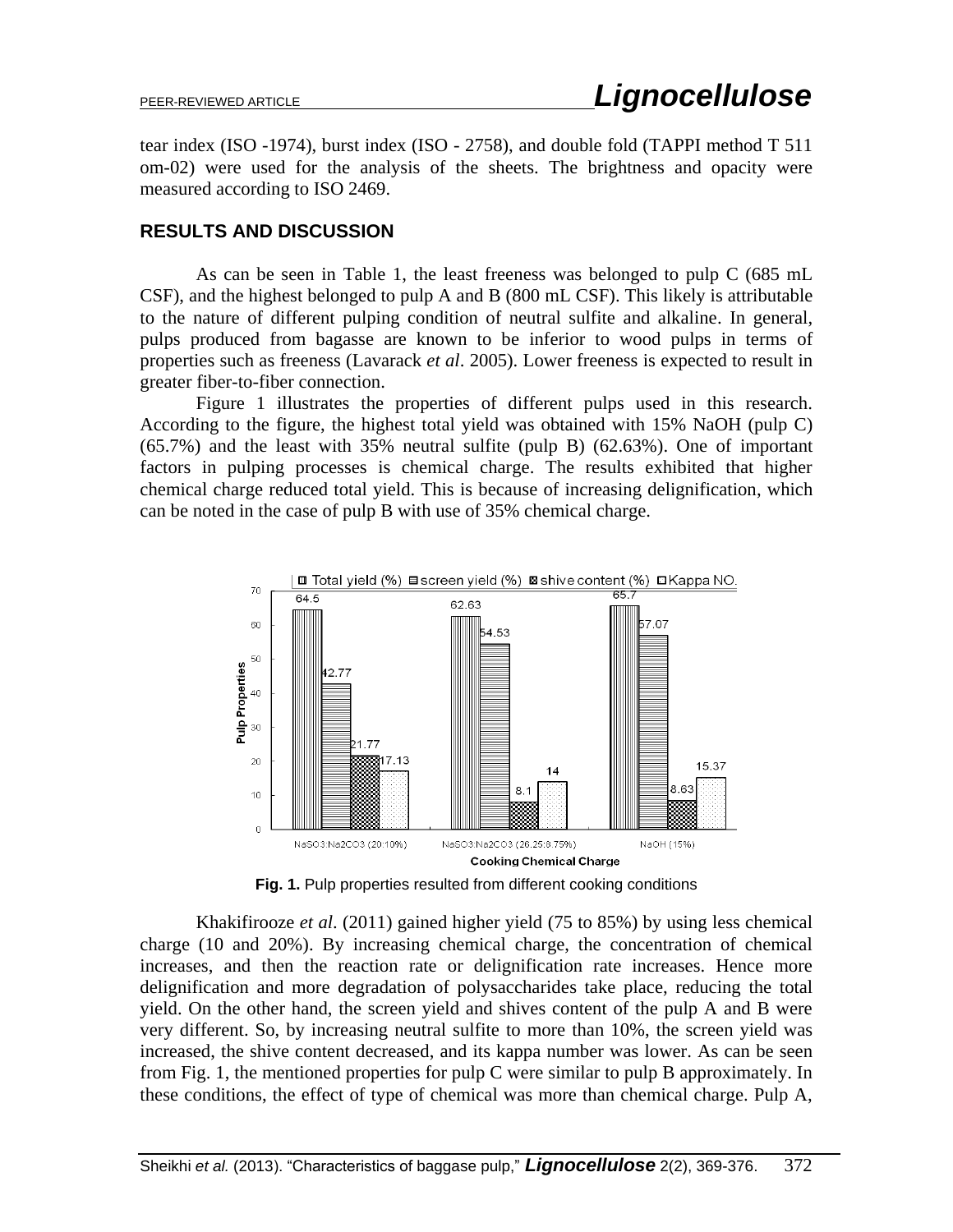with the least screen yield and the highest shive content, showed the penetration of pulping chemicals into fiber was not sufficient. So, it will not produce paper with adequate strength properties.

In pulp B the delignification was high but fiber bonding can be poor because of chemical solution type (neutral sulfite solution). Also the results indicated that the delignification in pulp A was not sufficient to impart strong fiber-to-fiber bonding. Thus it is expected that strength properties of pulp C and bleachability of pulp B will be improved.

The effect of cooking solutions on the bulk of the resulting handsheets is shown in Fig. 2. There was no difference between two levels of neutral sulfite solutions. The handsheets which were made with pulp A had the highest bulk  $(2.24 \text{ cm}^3/\text{g})$ , and pulp C had the least bulk (1.96 cm<sup>3</sup>/g). According to Samariha and Khakifirooz's results (2011) bulkier sheets usually are less strong than sheets with less bulk, since fiber to fiber bonding is poorer in bulkier sheets. Such trends are in full compliance with results for breaking length and burst index.

As can be seen in Fig. 2, the alkaline solution (pulp C) increased the breaking length (1.3 km) since it had the least bulk or the most fiber-to-fiber bonding. This means there was strong fiber bonding in pulp C. By contrast, poor fiber bonding in pulp A gave rise to a lower breaking length (1.06 km). But, with increasing the concentration of neutral sulfite solution (pulp B) this property increased a little (1.1 km) in comparison with pulp A. Tensile strength (*i.e.* breaking length) is determined by both single fiber strength and inter-fiber bonding strength (Page 1969; Wistara 2010). The decrease of breaking length in our work is thought to be due to reduction of bonding ability. The same results were observed for burst index. Burst index is given as a function of freeness (Springer *et al.* 1993), and results showed that both of pulps (A and B) with similar freeness had similar burst index. It should be mentioned that Hemmasi and Samariha (2005) obtained 5.75 km of breaking length (after refining) for neutral sulfite pulping by using 20% chemical charge. Also, Biermann (1996) said that the relative surface area of fibers could be increased by reducing the freeness.

The work done in tearing is made up of two main contributions: (1) the work needed to sever individual fibers and (2) the work needed to pull out unbroken fibers from their surrounding networks (Caulfield and Gunderson 1988). The handsheets that were made with 35% neutral sulfite solution (pulp B) had the highest tear index (2.23  $mN.m^2/g$ ), which indicated the fibers were not damaged due to increasing the chemical charge and sufficient effect of chemical materials on fibers. There was no difference between 30% neutral sulfite (pulp A) and alkaline solution (pulp C) (fig. 2). Short fibers such as bagasse fibers are obviously easier to pull out than long fibers; papers made of long fibers showed much better tearing resistance than those made with short fibers (Van den Akker *et al.* 1958). However, It should be mentioned that Samariha and Khakifirooze (2011) obtained higher tear index (6.9 mN.m<sup>2</sup>/g) with neutral sulfite pulping by using bagasse fibers.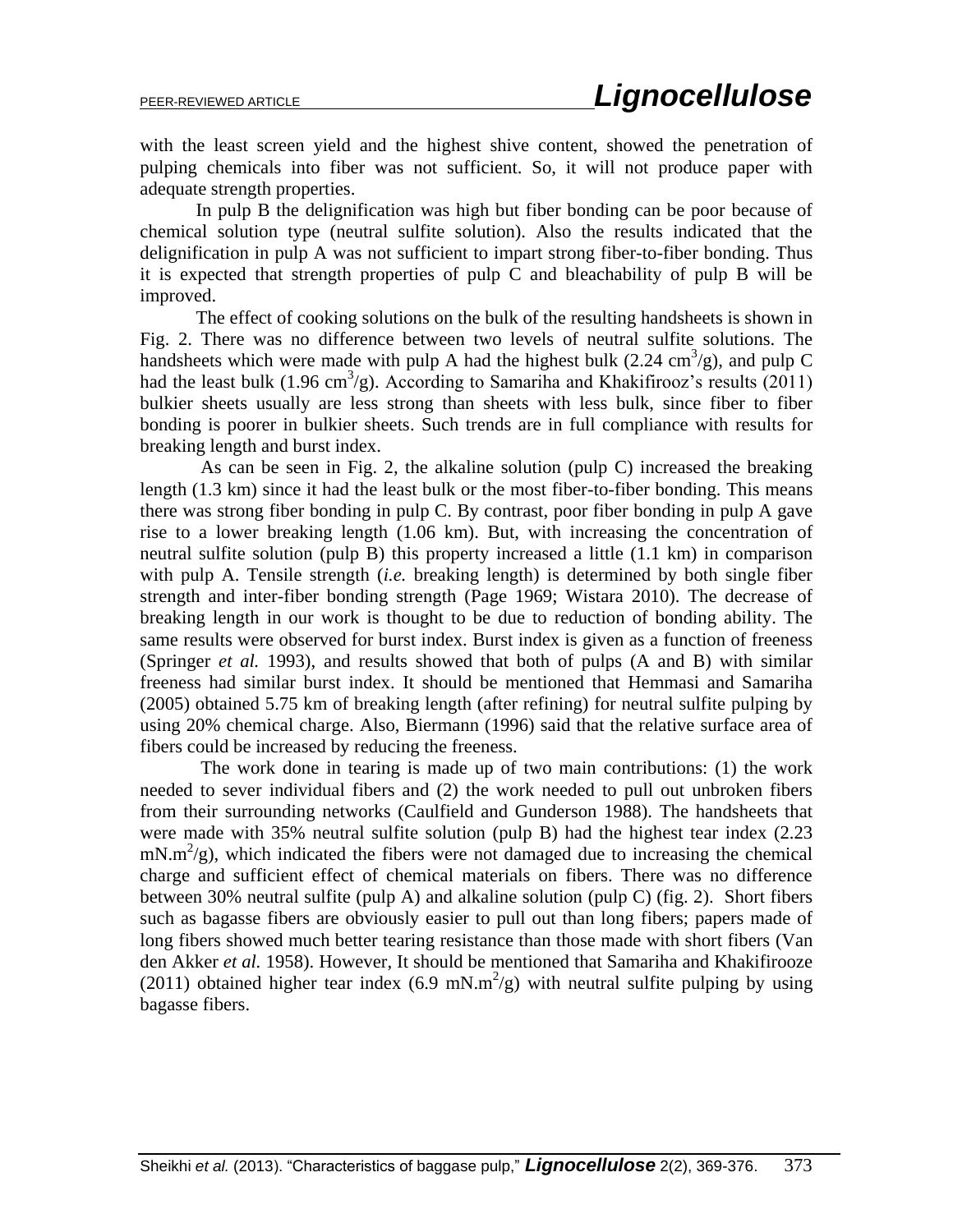

**Fig. 2.** Handsheet properties made of soda pulping and neutral sulfite pulping of bagasse

The effects of bleaching conditions on the brightness and opacity of the resulting handsheets are shown in Table 2. The results indicated that the lowest brightness (71.67%) and the highest opacity (96.83%) were related to the soda bagasse pulp (pulp C), and both levels of neutral sulfite solution were not different in mentioned properties. The highest brightness (73.67) was related to pulp B. This result corresponded with its lower yield (54.5%) and lower kappa number (14) (Fig. 1), which indicated more delignification. Thus, pulp B had better bleachability. Soda pulp (pulp C) had approximately 97% opacity so that it had better printability, which is important in printing papers. Chandra (1998) said that bagasse is best at contributing excellent formation to papers and can replace hardwood chemical pulps for printing and writing paper. The yield loss of soda pulp (pulp C) during bleaching was much lower than the other pulps, resulting in lower brightness.

Nonwood pulps are bleached more easily than wood pulps, and also shorter bleaching sequences and lower chemical charges are used to bleach nonwoods (Hurter 1998). The brightness increased to 71-73% with one hypochlorite (H) stage. This result completely agreed with Biermann (1996), who wrote that brightness can be increased to 72% with one hypochlorite (H) stage for nonwood fibers.

| Table 2. Optical Properties of Soda Pulp and Neutral Sulfite Pulp of Bagasse |  |  |  |  |  |
|------------------------------------------------------------------------------|--|--|--|--|--|
|                                                                              |  |  |  |  |  |

|         | Chemical | Yield | <b>Brightness</b> | Opacity |
|---------|----------|-------|-------------------|---------|
| Pulp ID | charge   | loss  | <b>ISO</b>        | (% )    |
|         | (%)      | (%)   | $\frac{1}{2}$     |         |
| Pulp A  | 30       | 5.4   | 73                | 87.33   |
| Pulp B  | 35       | 5.9   | 73.67             | 88      |
| Pulp C  | 15       | 1.6   | 71.67             | 96.83   |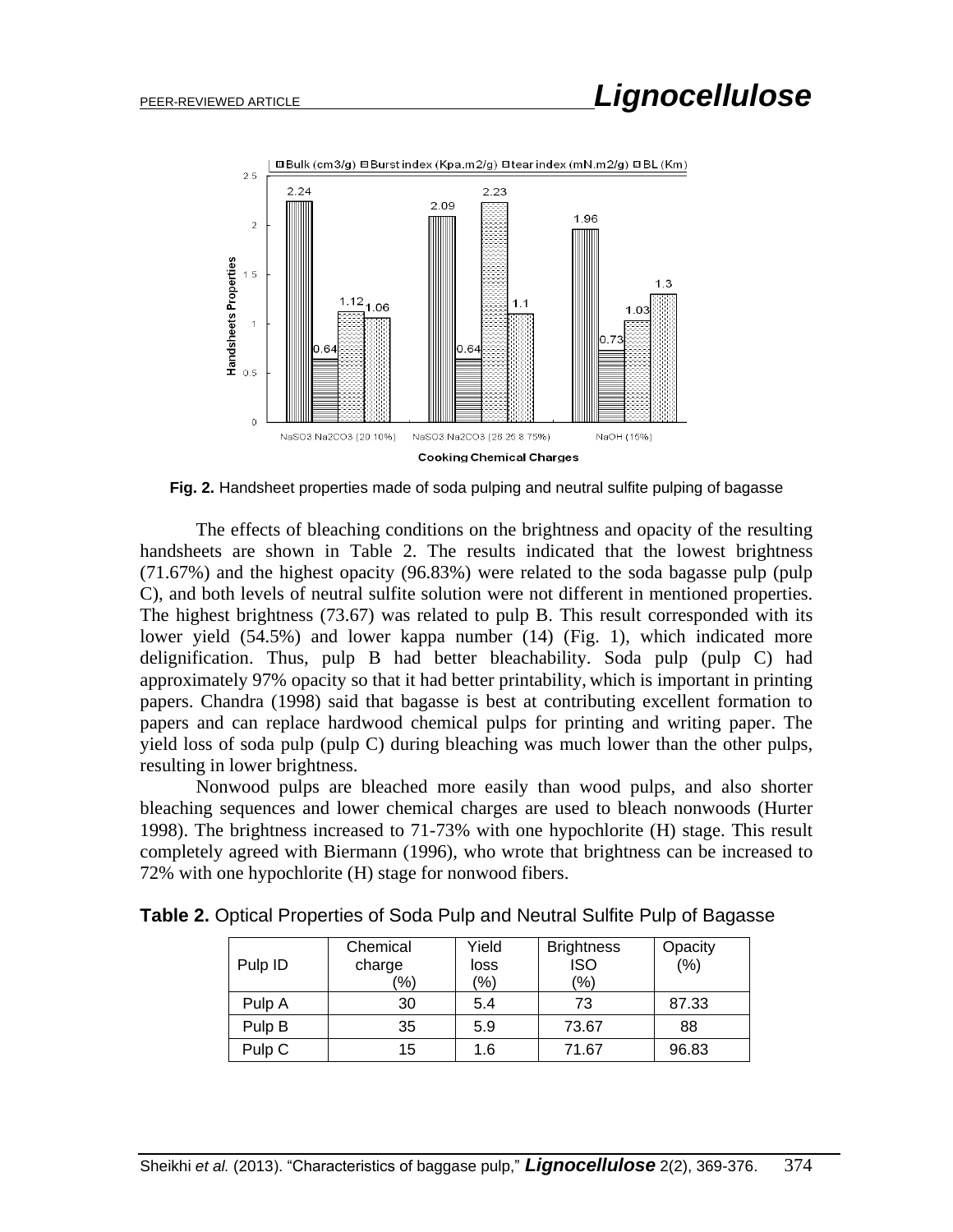## **CONCLUSIONS**

In this research three chemical treatments for bagasse (neutral sulfite solution 30% and 35%, alkaline solution 15%) were used. The results indicated that:

- 1- It could be concluded that bagasse paper from neutral sulfite pulp is a paper with poor strength properties, high bleachability, and low opacity. Factors such as pulp strength and bleachability must ultimately be determined to make a final judgment regarding the efficacy of a particular pulping process (Biermann 1996). The paper from neutral sulfite pulping is more suitable for papers for which their appearance quality is important.
- 2- It could be concluded that alkaline solution produced lower freeness, therefore fiber bonding was improved to a greater extent. Thus this pulp showed better paper strength properties such as breaking length and burst index. However tear factor was poor. This must be attributed to fiber bundles due to insufficient effect of chemical materials on fibers, because the chemical charge in this pulp was less. Also results from bleaching showed that this pulp had high printability because of its high opacity.
- 3- According to this study, applying more chemical charge in soda pulping of bagasse or more cooking time in order to decrease the kappa number of pulp, can produce a pulp with better quality. So it is recommended that the use of same chemical charge and different cooking time for both soda pulping and neutral sulfite pulping of bagasse be studied for comparing the effect of two types of cooking solutions on bagasse fibers.

## **REFERENCES CITED**

- Biermann, C. J. (1996). *Handbook of Pulping and Paper Making*, Second Ed., Department of Forest Products and Center for Advanced Materials Research, Oregon State University, Corvallis, Oregon, Academic Press.
- Caulfield, D. F., and Gunderson, D. E. (1988), "Paper testing and strength characteristics," *TAPPI Proceedings of the 1988 Paper Preservation Symposium,* 1988 October 19-21, Washington, DC, TAPPI Press, Atlanta, GA, 31-40.
- Chandra. M. (1998). "Use of nonwood plant fibers for pulp and paper industry in Asia: Potential in China," MSc in Forestry, Virginia State University.
- Gurnagul, N., Page, D. H., and Seth, R. S. (1990), "Dry sheet properties of Canadian hardwood kraft pulps," *J. Pulp Pap. Sci*. 16(1), 36-41.
- Hemmasi, A. H., and Samariha, A. (2005). "Study of substitution possibility of bagasse semi-chemical pulp instead of division of wood pulp for production of floating paper in Mazandaran wood and paper complex," *Journal of Agricultural Sciences, Islamic Azad University* 11(4), 177-187.
- Hemmasi, A. H., Pirouz, M. M. and Mirshokraei, S. A. (2006), "Investigation the properties of pulp and paper by neutral sulfite semi-chemical from stem of colza," *Journal of Agricultural Sciences, Islamic Azad University* 12(4), 925-938.